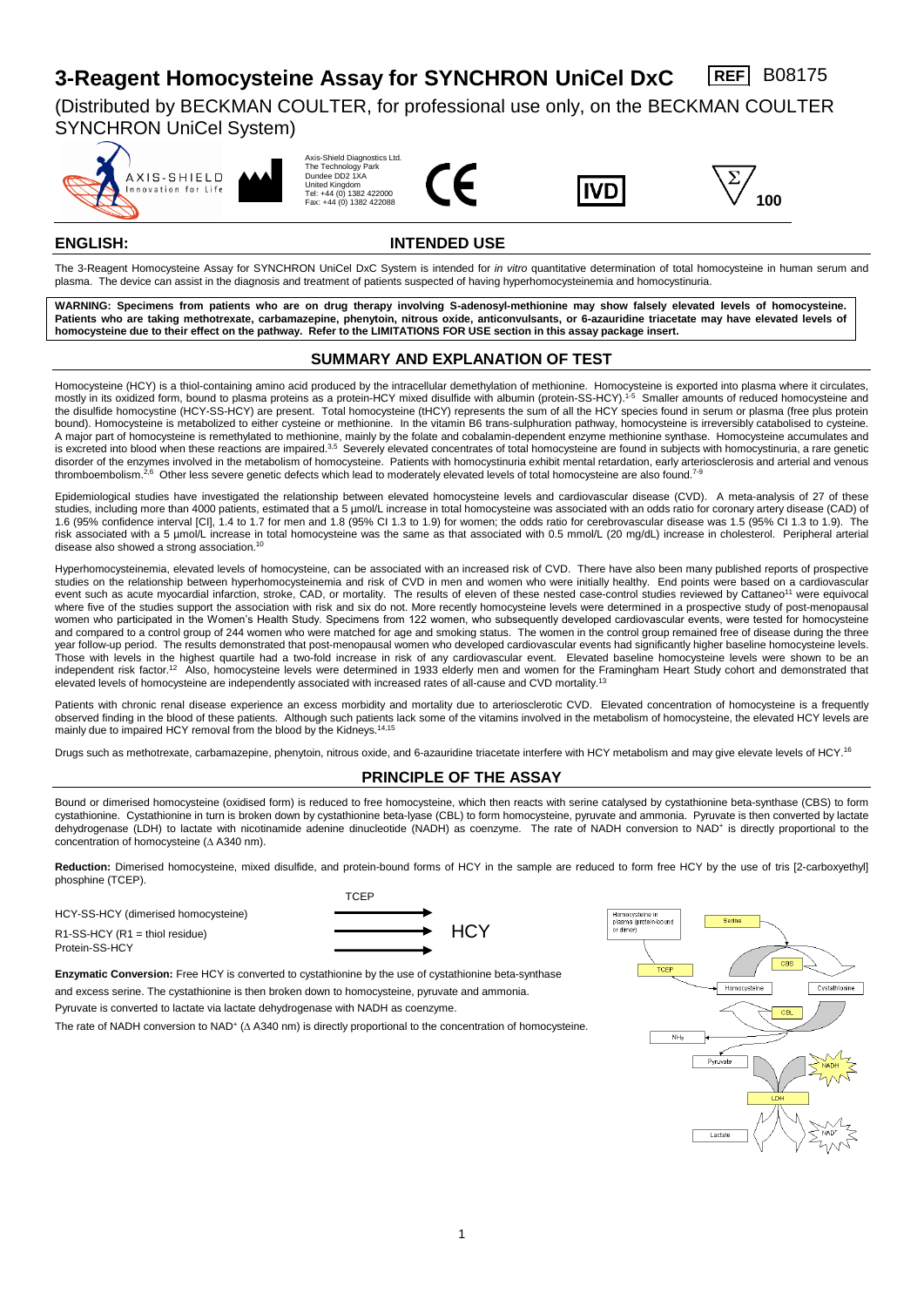# **ADDITIONAL INFORMATION**

Since Beckman Coulter does not manufacture the reagent or perform quality control or other tests on individual lots, Beckman Coulter cannot be responsible for the quality of the data obtained which is caused by performance of the reagent, any variation between lots of reagents, or protocol changes by the manufacturer.

#### **TECHNICAL SUPPORT**

- For Technical Support, please contact your local Beckman Coulter Representative.
- Please notify your Beckman Coulter Clinical Support Center if this product is received damaged.
- For instructions for use (including translations), please visit www.homocysteine.org.uk/BCI

## **ORDERING INFORMATION AND KIT COMPONENTS**

The following codes can be used to reorder materials from your local Beckman Coulter Representative;

| <b>Product Code</b> | Configuration                                       | <b>Description</b>                      | Composition                                                                                                                              | Hazard |
|---------------------|-----------------------------------------------------|-----------------------------------------|------------------------------------------------------------------------------------------------------------------------------------------|--------|
| <b>B08175</b>       | 1 x SYNCHRON <sup>®</sup><br><b>Assay Cartridge</b> | REAG  1   - 36mL in Chamber A           | NADH (0.45 g/L), Serine (0.108 g/L), Trizma Base<br>$1 - 10%$ .<br>Trizma Hydrochloride 1-10%,<br>Sodium Azide $< 1\%$ .<br>Ready-to-use |        |
|                     |                                                     | REAG 2 - 15mL in Chamber B              | Reductant (TCEP:3.0 g/L)<br>Ready-to-use                                                                                                 |        |
|                     |                                                     | REAG <sub>3</sub><br>- 5mL in Chamber C | Cycling Enzymes CBS (0.748 KU/L)<br>and CBL (16.4 KU/L), LDH (21.2 KU/L)<br>Sodium Azide $< 1\%$ .<br>Ready-to-use                       |        |
|                     | 1 x 3.0 mL in Opaque<br>CAL 0µM<br>Vial (Blue Cap)  |                                         | Aqueous homocysteine blank<br>$(0 \mu \text{mol/L}).$<br>Ready-to-use                                                                    |        |
|                     | 1 x 3.0 mL in Opaque<br>Vial (Red Cap)              | CAL 28µM                                | Aqueous homocysteine solution<br>$(28 \mu \text{mol/L}).$<br>Ready-to-use                                                                |        |

The calibrators are prepared gravimetrically and are traceable to NIST SRM 1955, confirmed by a designated measurement procedure (HPLC). The values assigned are printed on the labels (0 µmol/L and 28 µmol/L).

A Homocysteine Control Kit (**Product Code - B08177**) containing low, medium and high controls is also available from Beckman Coulter for use with the 3-Reagent Homocysteine Assay for SYNCHRON UniCel DxC System.

# **STORAGE AND SHIPPING OF REAGENTS**



1. +2°C $\blacktriangleleft$  Store kit components at 2-8°C and use until the expiry date on the labels. Do not use expired reagents.

- 2. Please notify your Beckman Coulter Technical Support Center if this product is received damaged.
- 3. Reagents may be used on multiple occasions until the expiry date on the labels. Reagents **must** be returned to 2-8°C storage between use.
- 4. Do not mix different reagent kit lot numbers.
- 5. **DO NOT FREEZE REAGENTS**.
- 6. Do not expose Reagent material to light.
- 7. Avoid contamination of reagents. Use a new disposable pipette tip for each reagent or sample manipulation.
- 8. On-board instrument storage. The reagents can be stored for 30 days on-board the SYNCHRON UniCel DxC System.
- 9. The reagents should be clear of particulate material. They should be discarded if they become turbid.

# **WARNINGS AND PRECAUTIONS**

#### *For in vitro diagnostic use only*

- 1. Adhere strictly to the instructions in this leaflet, particularly for handling and storage conditions.<br>2. Reagent 1 and Reagent 3 contain sodium azide which can react with lead or conner plumbing
- Reagent 1 and Reagent 3 contain sodium azide which can react with lead or copper plumbing to form highly explosive metal azides. On disposal, flush with large quantities of water to prevent azide build-up.
- 3. Material safety data sheets for all hazardous components contained in this kit are available upon request from the product manufacturer, Axis-Shield Diagnostics Ltd.

**EUH032:** Contact with acids liberates very toxic gas.

Caution: Federal law restricts this device to sale by or on the order of a physician.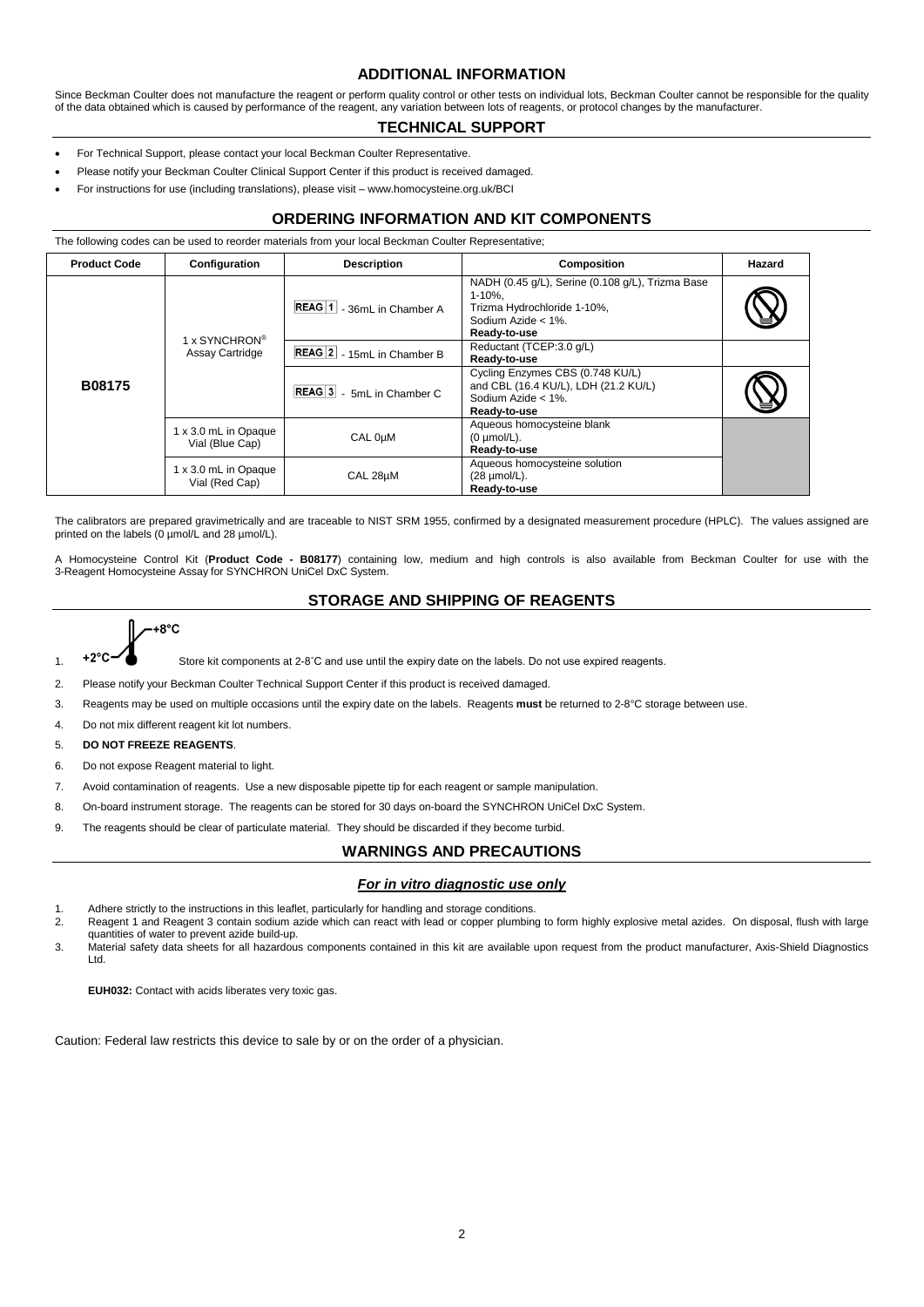# **SPECIMEN COLLECTION AND HANDLING**

- 1. Serum (collected in serum or serum separator tubes) and plasma (collected in potassium EDTA or lithium heparin tubes) may be used for the measurement of homocysteine. However, it is not recommended to use individual patient results from serum, heparinized plasma and EDTA plasma interchangeably.<sup>26</sup> Additionally matrix
- differences between serum and serum separator tubes and plasma tubes have been reported.<sup>18</sup>
- To minimize increases in homocysteine concentration from synthesis by red blood cells, process specimens as follows:
- Place all specimens (serum and plasma) on ice after collection and prior to processing. Serum may clot more slowly and the volume may be reduced.<sup>16</sup>
- All specimens may be kept on ice for up to 6 hours prior to separation by centrifugation.<sup>16</sup>
- Separate red blood cells from serum or plasma by centrifugation and transfer to a sample cup or other clean container.
- **Note:** Specimens not placed on ice immediately may exhibit a 10-20% increase in homocysteine concentration. 17
- 2. If the assay will be performed within 2 weeks after collection, the specimen should be stored at 2-8˚C. If the testing will be delayed more than 2 weeks, the specimen should be stored frozen at -20˚C or colder. Specimens have been shown to be stable at -20˚C for 8 months.<sup>16,18</sup>
- 3. It is the responsibility of the operator to verify the correct specimen type(s) is (are) used in the 3-Reagent Homocysteine Assay for SYNCHRON UniCel DxC System. 4. Inspect all samples (specimens, calibrators and controls) for bubbles. Remove bubbles prior to analysis.<br>5. Specimens containing particulate matter (fibrin, red blood cells, or other matter) and visibly lipemic spe
- 5. Specimens containing particulate matter (fibrin, red blood cells, or other matter) and visibly lipemic specimens should not be used with the assay. Results from these specimens may be inaccurate.
- 6. Mix specimens **thoroughly** after thawing by low speed vortexing or by gentle inversion to ensure consistency in results. Avoid repeated freezing and thawing. Specimens showing particulate matter, erythrocytes, or turbidity should be centrifuged before testing.
- 7. On-board instrument storage. EDTA plasma samples can be stored for 1.5 hours on-board the UniCel® DxC 600. The other recommended sample tubes for use with the assay have not been tested.

#### **RESULTS**

Results are reported in µmol/L.

# **EXPECTED VALUES**

Reference Range: The reference range should be determined by each laboratory to confirm the characteristics of the population being tested. As a point of reference the following data may be used until the laboratory has analysed a sufficient number of specimens to determine its own reference range. The HCY concentration in plasma or serum of healthy individuals varies with age, gender, geographical area and genetic factors. Scientific literature reports reference values for adult male and females between 5 and 15 µmol/L, men having higher values than women, and post menopausal woman having higher homocysteine values than pre-menopausal women.<sup>16,19,2</sup> HCY values will normally increase with age, giving a reference range among an elderly population (> 60 years) of 5-20 µmol/L.<sup>21</sup> In countries with folic acid fortification programmes, reduced levels of HCY may be observed.<sup>22,23</sup>

**Measurable Range:** The measurable range of the 3-Reagent Enzymatic Homocysteine Assay for SYNCHRON UniCel DxC System is 1-50 µmol/L.

# **LIMITATIONS OF USE**

- 1. The linear range of the 3-Reagent Homocysteine Assay on SYNCHRON UniCel DxC System when run as directed is 1-50 µmol/L. Specimens > 50 µmol/L should be diluted 1 part specimen to 2 parts Cal 0 µmol/L or 1 part specimen to 9 parts Cal 0 µmol/L as appropriate.
- 2. The Reagents should be clear. Discard if turbid.<br>3. Cystathionine is measured with homocysteine. b
- Cystathionine is measured with homocysteine, but in the general population the cystathionine level (0.065 to 0.3 µmol/L) has a negligible effect. In very rare cases, end stage renal disease and patients with severe metabolic disturbances, cystathionine levels may rise dramatically and in severe cases cause greater than 20% interference. $24,25$
- 4. Carbamazepine, methotrexate, phenytoin, nitrous oxide, or 6-azauridine triacetate may affect the homocysteine concentration.<sup>16</sup>
- 5. Note: Specimens from patients who are on drug therapy involving S-adenosyl-methionine may show falsely elevated levels of homocysteine. Patients who are taking methotrexate, carbamazepine, phenytoin, nitrous oxide, anticonvulsants, or 6-azauridine triacetate, may have elevated levels of homocysteine due to their effect on the pathway.
- 6. Specimens containing particulate matter (fibrin, red blood cells, or other matter) and visibly lipemic specimens should not be used with the assay. Results from these specimens may be inaccurate.

# **PERFORMANCE DATA**

# **BASED ON MEASUREMENTS GENERATED ON SYNCHRON UniCel DxC 600**

#### *Accuracy*

A correlation study was performed with the Axis-Shield Liquid Stable (LS) 2 Part Homocysteine Reagent Assay and the 3-Reagent Homocysteine Assay for SYNCHRON UniCel DxC with plasma specimens from 50 apparently healthy donors. The specimens were analysed using the Axis-Shield Liquid Stable (LS) 2 Part Homocysteine Reagent Assay on the Beckman Coulter AU 400 and the 3-Reagent Homocysteine Assay on the and UniCel DxC 600 instruments according to the CLSI (formally NCCLS) document EP9-A2.<sup>27</sup> All results are described using a 95% confidence Interval. Specimens results ranged from;

Axis-Shield Liquid Stable (LS) 2 Part Homocysteine Reagent Assay on Beckman Coulter AU 400 – Results ranging from 5.8 to 45.9 µmol/L.

3-Reagent Homocysteine Assay on UniCel DxC 600 - Results ranging from 6.7 to 46.1 µmol/L.

The data obtained gave the following statistical values:

| <b>Comparison Method</b> | Beckman Coulter AU400 v.       |  |  |
|--------------------------|--------------------------------|--|--|
|                          | <b>SYNCHRON UniCel DxC 600</b> |  |  |
| Number of specimens      | 50                             |  |  |
| Slope of regression line | 0.99                           |  |  |
| Y-Intercept              | 0.74                           |  |  |
| Correlation coefficient  | 0.994                          |  |  |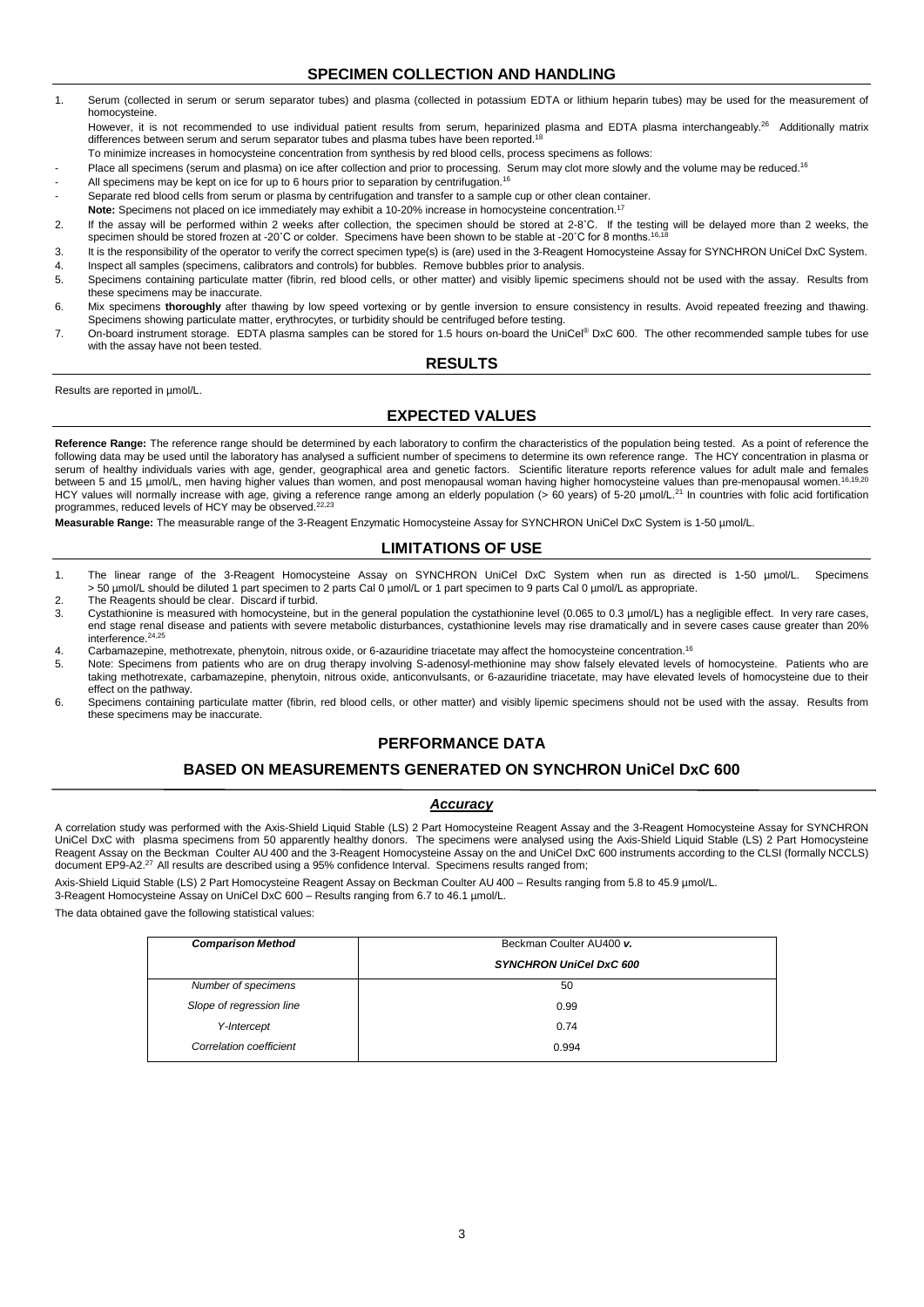#### *Precision*

Studies on the SYNCHRON UniCel DxC 600 were performed with guidance from the CLSI (formally NCCLS) Document EP5-A2.<sup>28</sup> For each instrument three HCY controls and three human plasma samples were assayed using two lot of reagents, in replicates of two, at two separate times per day for 20 days on one instrument (n=80). Results are summarised below:

#### *SYNCHRON UniCel DxC 600*

| Sample                   | <b>Reagent Lot</b> | Mean  | <b>Within-Run</b> |     | Between-Run |     | <b>Total</b> |     |
|--------------------------|--------------------|-------|-------------------|-----|-------------|-----|--------------|-----|
|                          |                    |       | SD                | %CV | SD          | %CV | SD           | %CV |
| Low                      |                    | 6.15  | 0.36              | 5.9 | 0.00        | 0.0 | 0.49         | 8.0 |
| Control                  | $\overline{2}$     | 6.37  | 0.30              | 4.7 | 0.00        | 0.0 | 0.40         | 6.3 |
| <b>Medium</b><br>Control |                    | 11.65 | 0.49              | 4.2 | 0.36        | 3.1 | 0.63         | 5.4 |
|                          | っ                  | 11.90 | 0.33              | 2.8 | 0.21        | 1.8 | 0.62         | 5.2 |
| High<br>Control          |                    | 24.13 | 0.64              | 2.6 | 0.43        | 1.8 | 1.09         | 4.5 |
|                          | $\sim$             | 24.37 | 0.63              | 2.6 | 0.59        | 2.4 | 1.13         | 4.6 |
|                          |                    | 7.43  | 0.47              | 6.3 | 0.13        | 1.7 | 0.53         | 7.2 |
| Sample P1                | $\Omega$           | 7.63  | 0.27              | 3.5 | 0.11        | 1.4 | 0.48         | 6.3 |
| Sample P2                |                    | 33.20 | 0.85              | 2.6 | 0.62        | 1.9 | 1.42         | 4.3 |
|                          | ◠                  | 33.58 | 0.79              | 2.4 | 0.65        | 1.9 | 1.83         | 5.4 |
| Sample P3                |                    | 45.38 | 1.08              | 2.4 | 1.27        | 2.8 | 1.92         | 4.2 |
|                          | 2                  | 45.61 | 0.96              | 2.1 | 0.62        | 1.4 | 2.44         | 5.4 |

#### *Dilution Linearity*

The dilution linearity of the 3-Reagent Homocysteine Assay on SYNCHRON UniCel DxC System gives a % recovery range of 100%  $\pm$  10% for all samples across the range of the assay. Samples > 50 µmol/L exhibit mean recovery of 100% + 14% of the expected result when diluted into the assay range.

#### *Limit of Detection*

The limit of detection (LOD) of the 3-Reagent Homocysteine Assay on SYNCHRON UniCel DxC System according to the CLSI (formally NCCLS) Document EP17-A<sup>29</sup> was found to be 0.89 µmol/L.

#### *Analytical Specificity*

The analytical specificity of the 3-Reagent Homocysteine Assay on SYNCHRON UniCel DxC System assessed according to guidance in the CLSI Document EP7-A2<sup>30</sup> for the interfering substances listed in the table below:

| <b>Interfering Substance</b> | <b>Interfering Substance</b><br><b>Concentration</b> | % Interference |
|------------------------------|------------------------------------------------------|----------------|
| <b>Bilirubin</b>             | 20 mg/dL                                             | $\leq +10$     |
| Haemoglobin                  | 500 mg/dL                                            | $\leq +10$     |
| Triglyceride                 | 1000 mg/dL                                           | $\leq +10$     |
| Glutathione                  | 1000 umol/L                                          | $\leq +10$     |
| Methionine                   | 800 µmol/L                                           | $\leq +10$     |
| L-Cysteine                   | 200 µmol/L                                           | $\leq +10$     |
| Pyruvate                     | 1250 umol/L                                          | $\leq +10$     |
| <b>Total Protein</b>         | 120 mg/mL                                            | $\leq +10$     |

None of these substances interfered significantly in the assay.

Refer to Reference 16 in the references section of this pack leaflet for possible interferences caused by drugs, disease or preanalytical variables.

#### *Probe/Cuvette Carryover*

Carryover studies on the SYNCHRON LX 20 Pro show that Probe/Cuvette carryover of hydroxylamine, present in Beckman Coulter® Iron (FE) reagent, is <10% at HCY levels 25-30 µmol/L. Equivalency between the SYNCHRON LX and UniCel Systems has been established.

#### *Sample Carryover*

Sample carryover studies on the SYNCHRON UniCel DxC System show that carryover is less than the limit of detection of the assay.

#### *On-board Reagent Stability*

The reagents are stable on-board the SYNCHRON UniCel DxC System for 30 days.

#### *Calibration Stability*

The calibration curve on the SYNCHRON UniCel DxC System is stable for 14 days.

#### *Specimen Types*

The specimen collection tubes verified to be used with the 3-Reagent Homocysteine on SYNCHRON UniCel DxC System are EDTA and lithium heparin plasma tubes, serum and Serum Separator tubes. Other specimen collection tubes have not been tested.

However, it is not recommended to use individual patient results from serum, heparinized plasma and EDTA plasma interchangeably.<sup>26</sup> Additionally matrix differences between serum, Serum Separator tubes and plasma tubes have been reported.<sup>18</sup>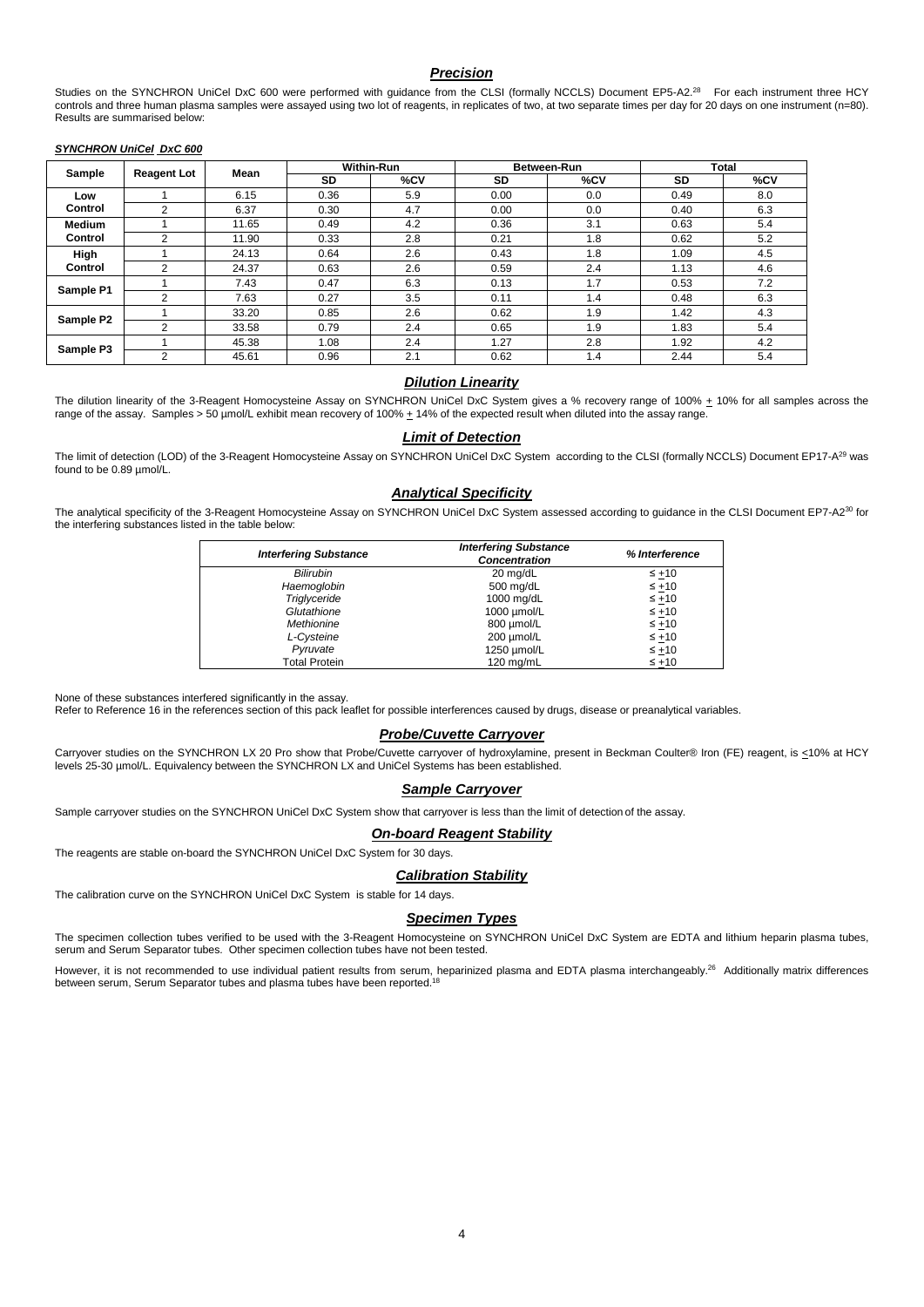Ensure that the assay parameters exactly match those listed below.

#### **ASSAY NAME: HCTX**

Multipoint Span (1-2)

| <b>CHEMISTRY PARAMETERS</b> |          |                     |           |
|-----------------------------|----------|---------------------|-----------|
| Reaction Type:              | Rate 1   | Calulation Factor:  | 1.000     |
| Units:                      | umol/L   | No. of Calibrators: | 2         |
| Precision:                  | X.XX     | Setpoints:          | 0.000     |
| <b>Reaction Direction:</b>  | Negative |                     | 28,000    |
| Math Model:                 | Linear   | Cal Time Limit:     | 336 hours |
| Primary Wavelength:         | 340      |                     |           |
| Secondary Wavelength:       | 380      |                     |           |

| <b>Processing Parameters</b>  | <b>First Inject</b> | <b>Second Inject</b> | <b>Third Inject</b> |
|-------------------------------|---------------------|----------------------|---------------------|
| Component                     | A                   | B                    | C                   |
| Dispense Volume               | 185 µL              | 70 µL                | 38 µL               |
| Inject Time                   |                     | $-180$ sec           | 550 sec             |
| Sample Volumes                | $25 \mu L$          |                      |                     |
|                               | <b>Blank</b>        | <b>Reaction 1</b>    | <b>Reaction 2</b>   |
| <b>Start Read</b>             | $-50$ sec           | $600$ sec            |                     |
| End Read                      | $-10$ sec           | 720 sec              |                     |
|                               | <b>Lower Limit</b>  | <b>Upper Limit</b>   |                     |
| Usable Result Range           | 1.000               | 50.000               |                     |
|                               |                     |                      |                     |
| <b>Error Detection Limits</b> | <b>Blank</b>        | <b>Reaction 1</b>    | <b>Reaction 2</b>   |
| <b>ABS Low Limit</b>          | $-1.500$            | $-1.500$             | $-1.500$            |
| <b>ABS High Limit</b>         | 2.200               | 2.200                | 2.200               |
| Rate Low Limit                | 2.200               | 2.200                | $-1.500$            |
| Rate High Limit               | $-1.500$            | $-1.500$             | 2.200               |
| <b>Mean Deviation</b>         | 2.200               | 2.200                | 2.200               |
|                               |                     |                      |                     |
| <b>Initial Rate</b>           | $-99.999$           |                      |                     |
| Delta ABS                     | 2.200               |                      |                     |
| Multipoint Span (1-2)         | $-0.001$            |                      |                     |

**Beckman Coulter, SYNCHRON and UniCel are trademarks of Beckman Coulter, Inc. and are registered in the USPTO. All other trademarks are the property of their respective owners.**